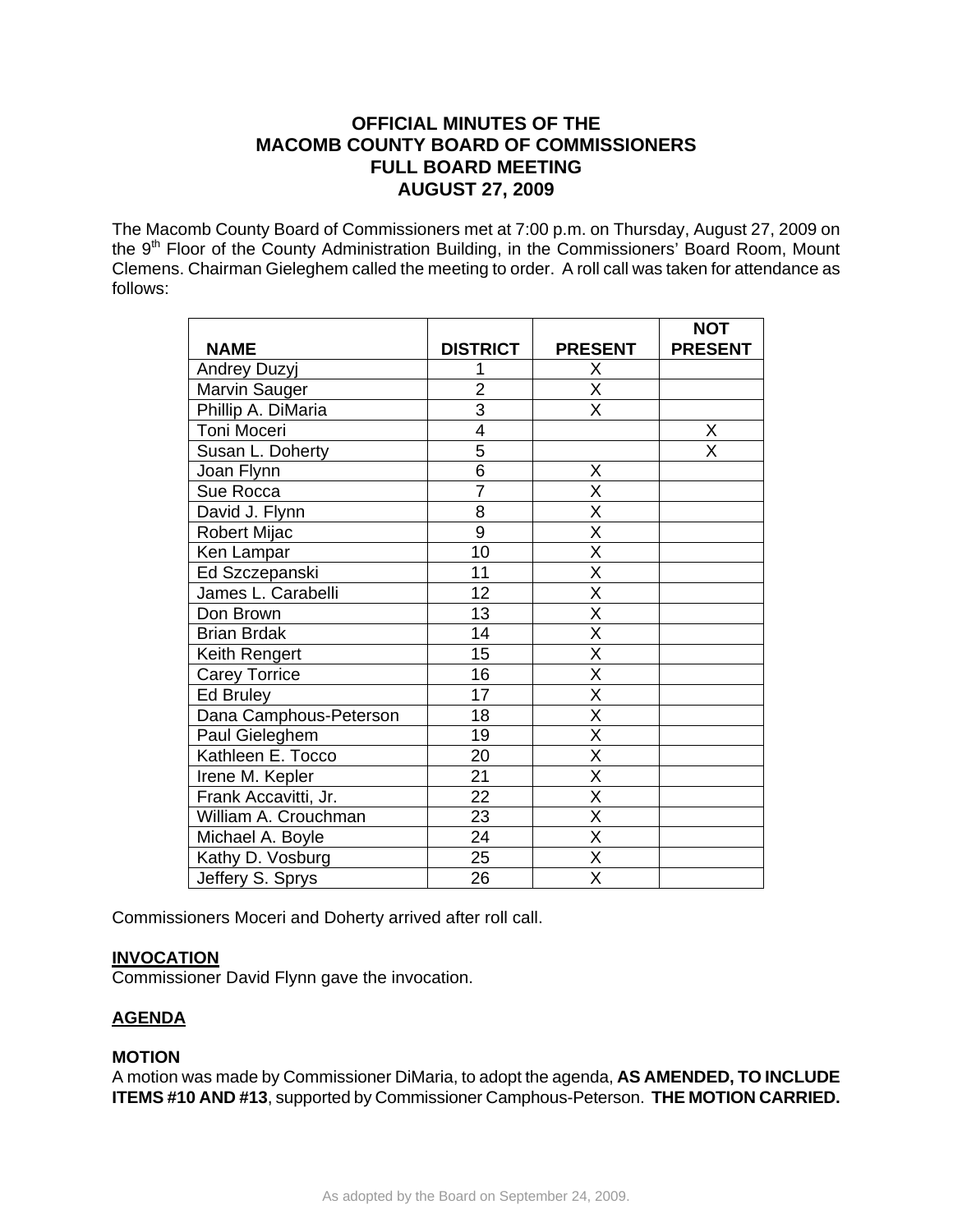### **MINUTES**

#### **MOTION**

A motion was made by Commissioner Kepler, to approve the minutes dated July 23, 2009, supported by Commissioner Rocca. **THE MOTION CARRIED**.

### **PRESENTATION OF RESOLUTION TO PATRICK & DEBBIE DE SANTIS**

#### **INTRODUCTION OF NEW MSU EXTENSION DIRECTOR**

#### **PUBLIC PARTICIPATION**

None

### **IMPLEMENTATION OF THREE YEAR LABOR AGREEMENT WITH UNITED AUTO WORKERS (UAW) LOCAL 412-UNIT 46 (ASSISTANT PROSECUTING ATTORNEYS)**

#### **MOTION**

A motion was made by Commissioner Brdak, to postpone this matter until the September Personnel meeting, supported by Commissioner Mijac. **THE MOTION CARRIED**.

#### *COMMITTEE REPORTS*

#### **TECHNOLOGY & COMMUNICATIONS COMMITTEE – August 17, 2009**

The clerk read the recommendation from the Technology & Communications Committee and a motion was made by Chair Accavitti, supported by Vice-Chair Boyle, to adopt the committee recommendation:

1. Approve the following miscellaneous department requests: 10 flat panel LCD monitors for the Public Health Department WIC Program at a cost not to exceed \$1,421.50; funding is available in the Public Health – WIC Program grant fund;

Eight computer aided dispatch workstations for the Sheriff's Office at a cost not to exceed \$7,782.40; funding is available from the Sheriff's E911 upgrade capital project fund; and

35 Motorola MW810 mobile data computers for the Sheriff's Office at a cost not to exceed \$181,825, and installation of this equipment at a cost not to exceed \$14,612.50; funding is provided from the Department Of Justice Byrne Jag Grant.

### **THE MOTION CARRIED.**

#### **BUILDING, ROADS AND PUBLIC WORKS COMMITTEE – August 17, 2009**

The clerk read the recommendations from the Building, Roads and Public Works Committee and a motion was made by Chair Duzyj, supported by Vice-Chair Carabelli, to adopt the committee recommendations:

Commissioner Duzyj separate Item #3. There were **NO** objections.

1. Approve the request from Turning Point, Inc., for use of the county's parking structure for a "Trunk-or-Treat" event on Saturday, October 24 from 9 a.m. - 4 p.m.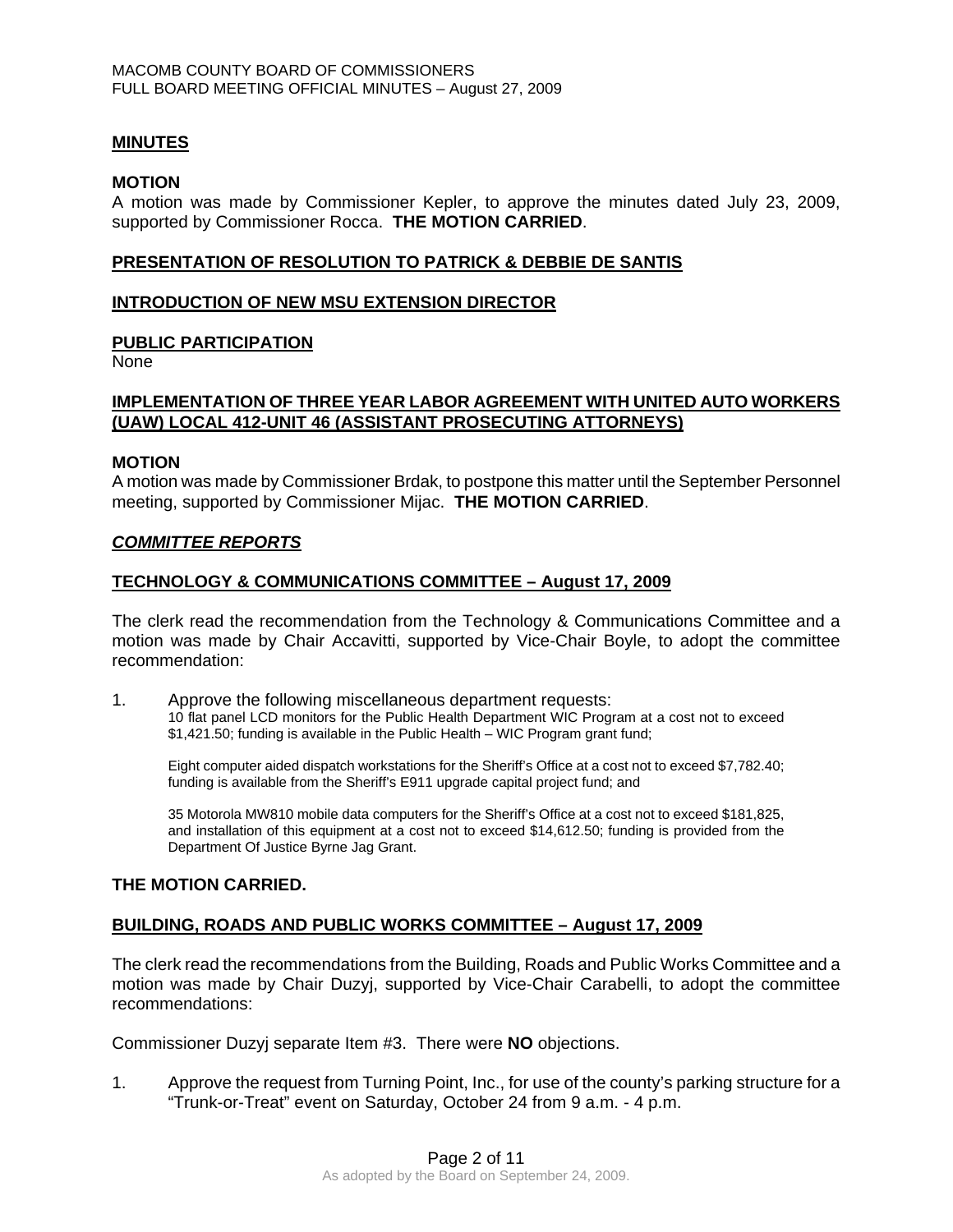#### MACOMB COUNTY BOARD OF COMMISSIONERS FULL BOARD MEETING OFFICIAL MINUTES – August 27, 2009

2. Authorize payment of the following invoice: Juvenile Justice Center-Phase II Bernco, Inc. \$175,146.60 Juvenile Justice Center-Phase II Wakely Assoc, Inc. \$ 35,387.16

Further, funds are available in the capital budget.

### **THE MOTION CARRIED.**

### **SEPARATED MOTION**

3. Send the suggested rental policy to the Parks and Recreation Commission for informational purposes; also, to direct Corporation Counsel to send a letter to Dino Bucci, Chair of the Parks and Recreation Commission, authorizing him to cease and desist any activities at the county park without approval of the Parks and Recreation Commission.

### **SUBSTITUTE MOTION**

A substitute motion was made by Commissioner Duzyj, that there shall be no rental of the parks grounds for festivals or picnics and further that the Parks & Recreations Commission shall not enter into any agreement that encumbers the use of the park without the prior approval of the Macomb County Board of Commissioners, supported by Commissioner Sprys.

### **THE SUBSTITUTE MOTION CARRIED.**

### **PUBLIC SAFETY AND CORRECTIONS COMMITTEE – August 18, 2009**

The clerk read the recommendations from the Public Safety and Corrections Committee and a motion was made by Chair DiMaria, supported by Vice-Chair Boyle, to adopt the committee recommendations:

Commissioner Boyle asked to separate Item #5. There were **NO** objections.

- 1. Concur with the Sheriff's Office recommendation to purchase a Direct Link 007 Series Crisis Response System Throw Phone and a Multiple Frequency Disruptor (ETG-MFD-HH1) and necessary related equipment at a price not to exceed \$25,000. Funding is available at no cost to county taxpayers. Funding is available in the S.E.T. Forfeiture Account, #22930536.
- 2. Approve a three-year agreement between Writs, Inc. and the Macomb County Sheriff for the operation of the Sheriff Civil Division.
- 3. Approve the contract with Security Corporation for the installation of 16 color CCTV multiplexers, 4 high video equipment racks,  $8 - 32$ " LCD TV monitors and one 37" LCD monitor with assorted mounts, software upgrades, and wiring. Total cost of \$31,090. Funds are available in the JJC budget.
- 4. Approve the construction remodeling, Bernco project #2007.008 at the Juvenile Justice Center. Funds are available in the Operation budget.
- 6. Approve the continuation of the Security Corporation Contract for closed circuit television and video recording equipment. Total: \$39,600. Contract term: June 2, 2009 – June 2, 2010. Funds are available in 29214662-93099, Repairs and Maintenance Equipment Other.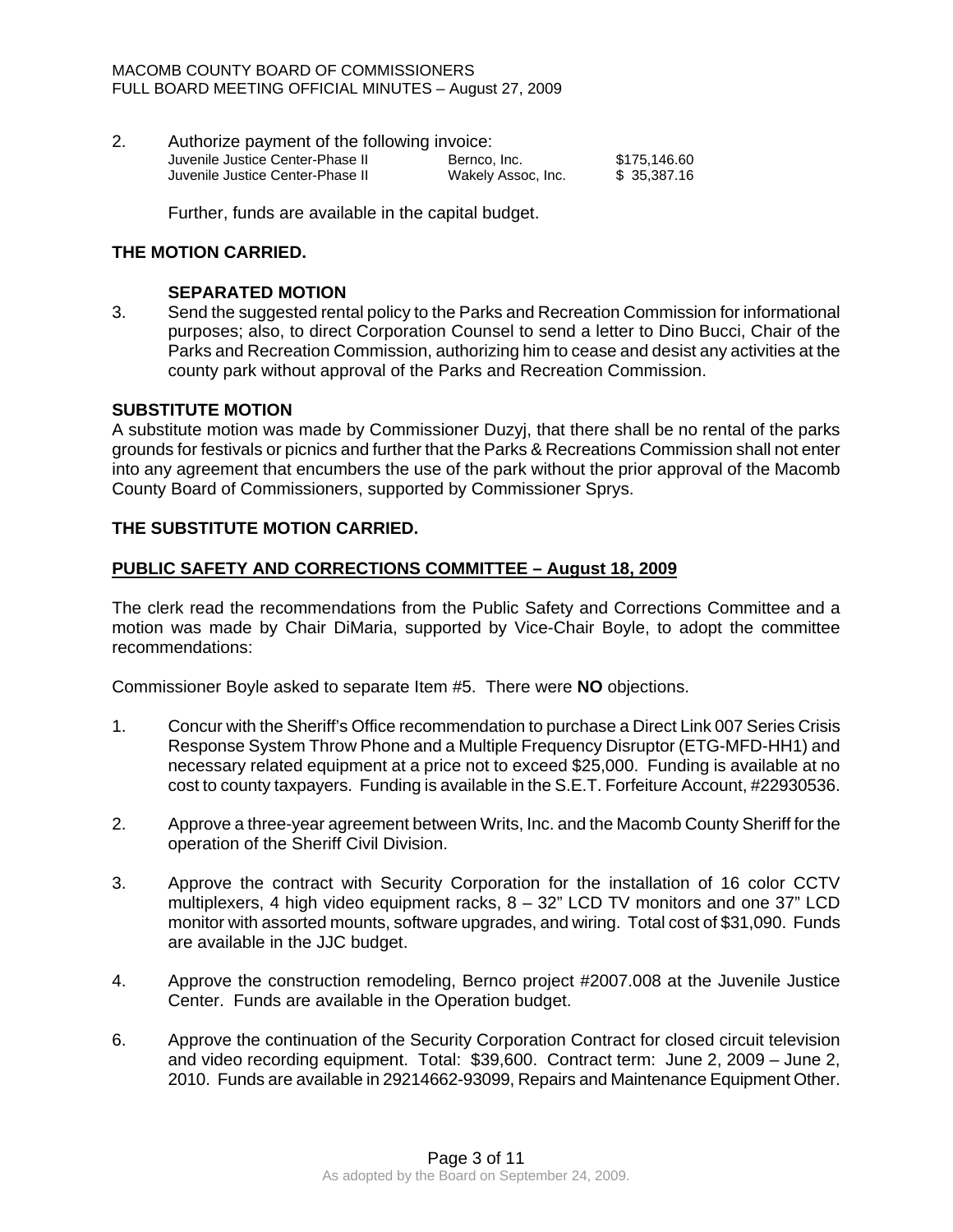- 7. Approve the Security Corporation Contract for the installation of four Pelco color dome cameras, two Pelco MCSH-2b camera power supplies, installation and material, at a cost of \$5,418. Funds are available in 2921466293099, Repairs and Maintenance Equipment.
- 8. Accept and enter into the State of Michigan 2008 Homeland Security Grant Program Grant Agreement with the Michigan State Police Emergency Management Homeland Security Division in the amount of \$1,182,027.
- 9. Authorize the Office of Emergency Management & Communications to proceed with the Swat Type II training project in the amount of \$175,000 and authorize an expenditure not to exceed \$135,000 from the 2007 Homeland Security Grant funds for the Government Training Institute to provide the Swat Type II training course.

## **SEPARATED MOTION**

5. Authorize that the Professional Services Contract for supervision and delivery of therapeutic services at the Juvenile Justice Center be bid out. (Record no votes for Boyle, DiMaria and Sauger.)

**THE SEPARATED MOTION CARRIED.** (Record no vote for Boyle)

## **COURTS AND LEGAL AFFAIRS COMMITTEE – August 18, 2009**

The clerk read the recommendations from the Courts and Legal Affairs Committee and a motion was made by Chair Crouchman, supported by Vice-Chair Sprys, to adopt the committee recommendations:

- 1. Approve the Circuit Court plan for criminal history background checks of all existing employees of the Friend of the Court and Access & Visitation vendor C.A.R.E. of Macomb, to be in compliance with the Friend of the Court's Cooperative Reimbursement Program contract with the State of Michigan.
- 2. Approve the Circuit Court plan for criminal history background checks of all prospective and new employees of the Friend of the Court and Access & Visitation Vendor C.A.R.E. of Macomb, to be in compliance with the Friend of the Court's Cooperative Reimbursement Program Contract with the State of Michigan.

## **THE MOTION CARRIED.**

## **PLANNING & ECONOMIC DEVELOPMENT COMMITTEE– August 19, 2009**

The clerk read the recommendations from the Planning & Economic Development Committee and a motion was made by Co-Chairs Carabelli & Bruley, supported by Vice-Chair D. Flynn, to adopt the committee recommendations:

- 1. Authorize an increase in the Neighborhood Stabilization Program (NSP) budget for demolition in the City of Mount Clemens from \$360,000 to \$750,000.
- 2. Authorize the submittal of a \$200,000 E.P.A. Assessment Grant application.
- 3. Authorize submittal of a \$1,000,000 Brownfield Revolving Loan Fund grant.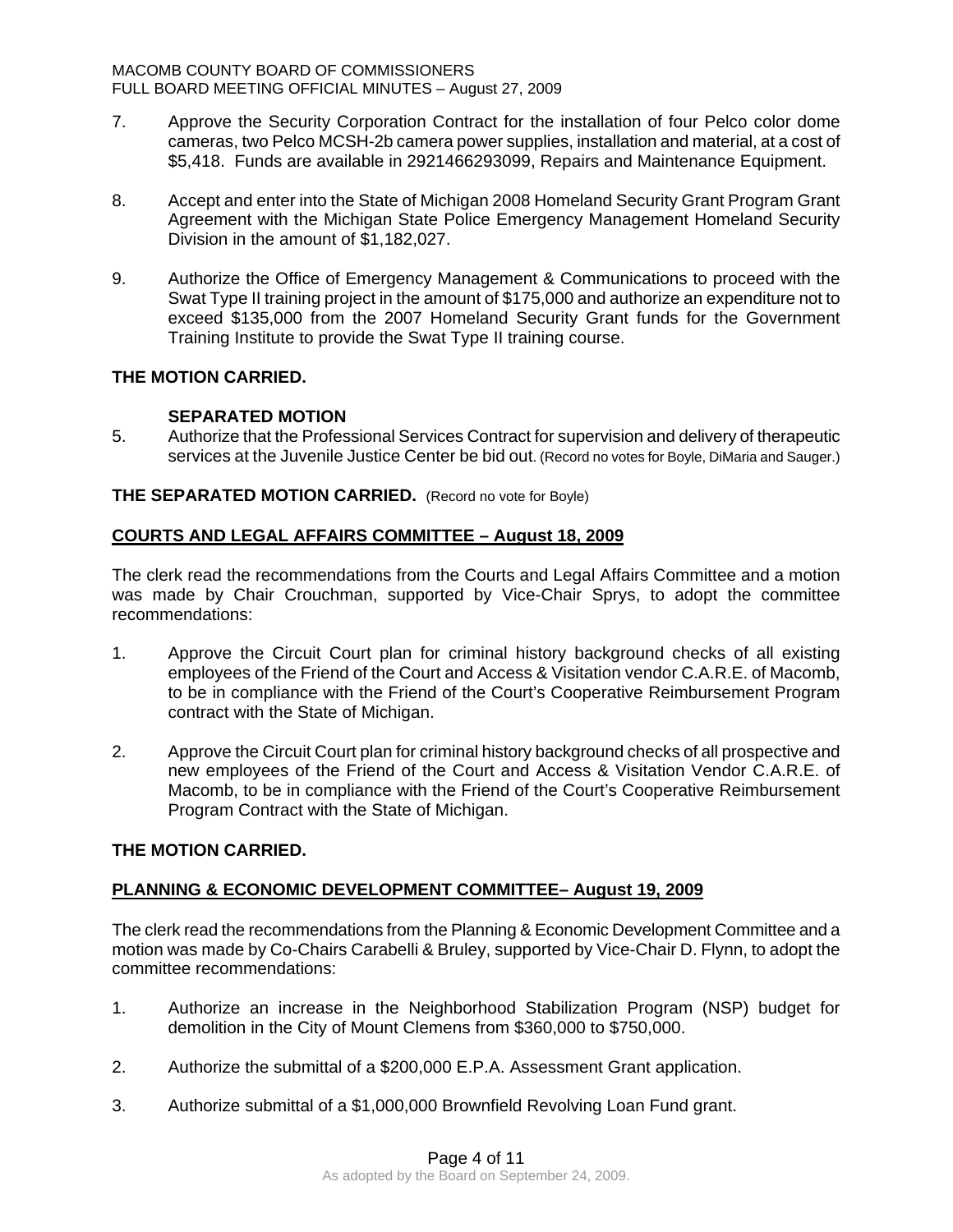- 4. Authorize to enter into an agreement with Wayne State to open a Business Assistance Center in the County Administration building.
- 5. Approve the purchase of a wireless access point for the Business Assistance Center being opened in the County Administration Building as part of the Wayne State Economic Development Partnership Agreement, at a cost not to exceed \$1,000; funding available in IT Capital.

### **ADMINISTRATIVE SERVICES COMMITTEE – August 19, 2009**

The clerk read the recommendations from the Administrative Services Committee and a motion was made by Chair Vosburg, supported by Vice-Chair Sauger, to adopt the committee recommendations:

- 1. Authorize Clerk/Register of Deeds to enter into a contract with ACS to back scan birth records at 16 cents per piece at a total cost not to exceed \$16,000; funding is available in the Clerk and Register of Deeds Special Projects accounts. (Record no vote from Accavitti)
- 2. Authorize the filling of five co-op positions in the Clerk/Register of Deeds offices at a cost not to exceed \$41,100 annually as currently budgeted from Clerk and Register of Deeds accounts 70203 (budget part-time). (Record no vote from Accavitti and Doherty)

#### **THE MOTION CARRIED.** (Record no vote for Doherty)

### **HEALTH & ENVIRONMENTAL SERVICES COMMITTEE– August 20, 2009**

The clerk read the recommendations from the Health & Environmental Services Committee and a motion was made by Chair Camphous-Peterson, supported by Vice-Chair J. Flynn, to adopt the committee recommendations:

Commissioner Duzyj separate Item #1. There were **NO** objections.

2. Authorize the continuation of the Health Department's agreements for operation and maintenance of the Drinking Water Protection Network with Environmental Consulting and Technology, Inc. (ECT) and SEMHA/BTSI on a month-to-month basis.

## **THE MOTION CARRIED.**

### **SEPARATED MOTION**

1. Encourage and support the full participation of the Detroit Water and Sewerage Department in the Heart-MI Regional Water Quality Monitoring Alliance.

### **THE SEPARATED MOTION CARRIED.**

### **SENIOR SERVICES COMMITTEE– August 20, 2009**

The clerk read the recommendations from the Senior Services Committee and a motion was made by Chair Rocca, supported by Vice-Chair Moceri, to adopt the committee recommendations: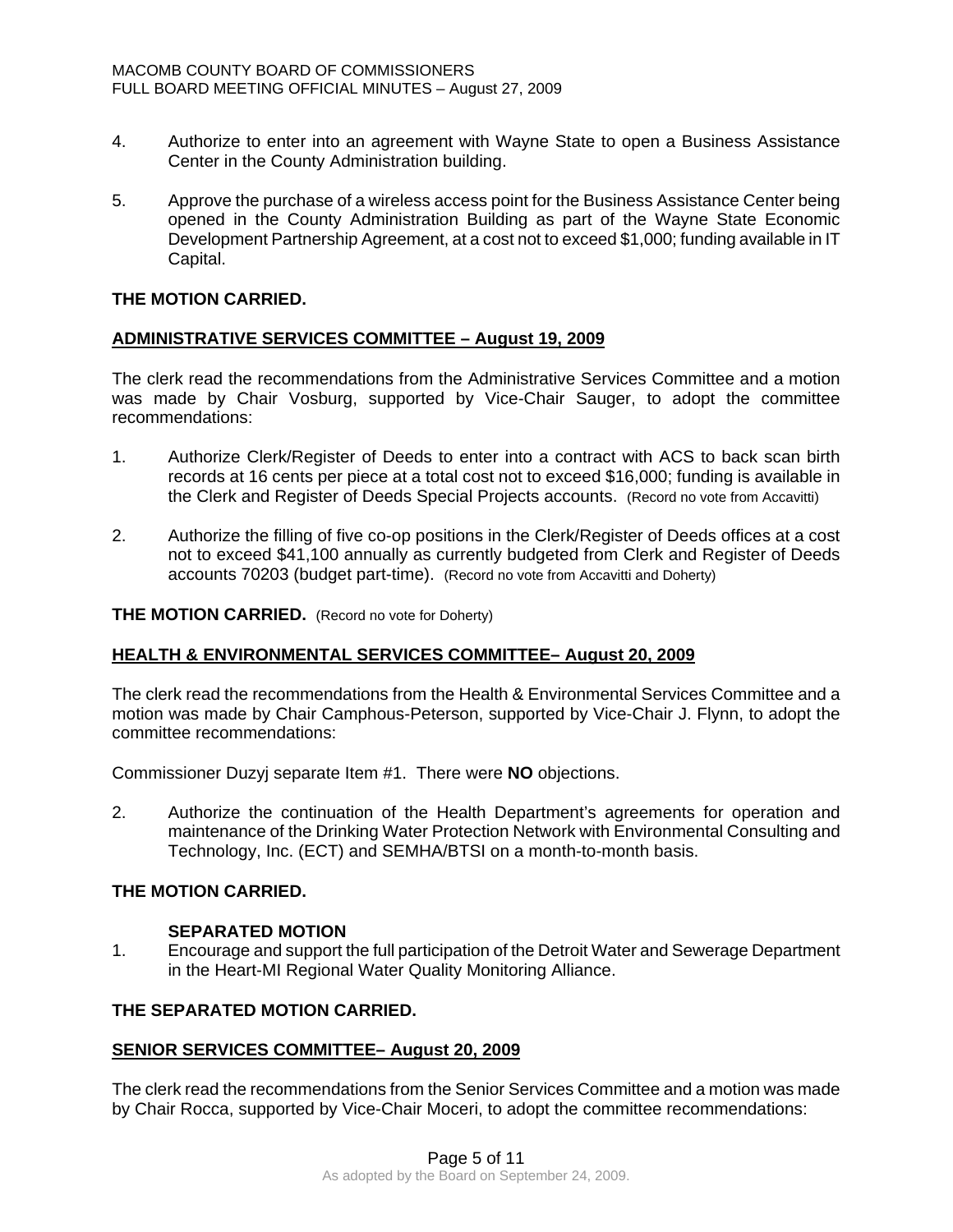- 1. Accept AAA 1-B / MIPPA one-time contract for \$8,700 for Medicare improvements for patients and providers act.
- 2. Accept addendum to agreement of August 1, 1999 for continuance of agreement between Macomb County Adult Day Care – South Campus and Macomb Community College for the 2009 – 2010 academic year for an Occupational Therapy Assistant.
- 3. Accept addendum to agreement of August 1, 1999 for continuance of agreement between Macomb County Adult Day Care – South Campus and Macomb Community College for the 2009 – 2010 academic year for an Associate Degree Nursing.
- 4. Accept addendum to agreement of August 1, 1999 for continuance of agreement between Macomb County Adult Day Care – North Campus and Macomb Community College for the 2009 – 2010 academic year for an Associate Degree Nursing.
- 5. Accept addendum to agreement of August 1, 1999 for continuance of agreement between Macomb County Adult Day Care – North Campus and Macomb Community College for the 2009 – 2010 academic year for an Occupational Therapy Assistant.

## **PUBLIC SERVICES COMMITTEE – August 20, 2009**

The clerk read the recommendations from the Public Services Committee and a motion was made by Chair Torrice, supported by Vice-Chair Tocco, to adopt the committee recommendations:

- 1. Authorize the Community Services Agency to submit the Community Service Block Grant Plan for 2009-10.
- 2. Authorize the Community Services Agency to receive FEMA/AARA Federal Emergency Food and Shelter Program Funds from The United Way for Southeastern Michigan.
- 3. Authorize the Community Services Agency to receive \$80,496 in funding from the Michigan Community Action Agency Association to support the Michigan Enrolls Program.
- 4. Authorize the Community Services Agency to receive low income home energy assistance program funds.
- 5. Authorize the Community Services Agency to receive Community Development Block Grant funds from the City of St. Clair Shores in the amount of \$4,000.

### **THE MOTION CARRIED.**

### **PERSONNEL COMMITTEE – August 24, 2009**

The clerk read the recommendations from the Personnel Committee and a motion was made by Chair Mijac, supported by Vice-Chair Tocco, to adopt the committee recommendations:

1. Approve reconfirmation of the following vacancies: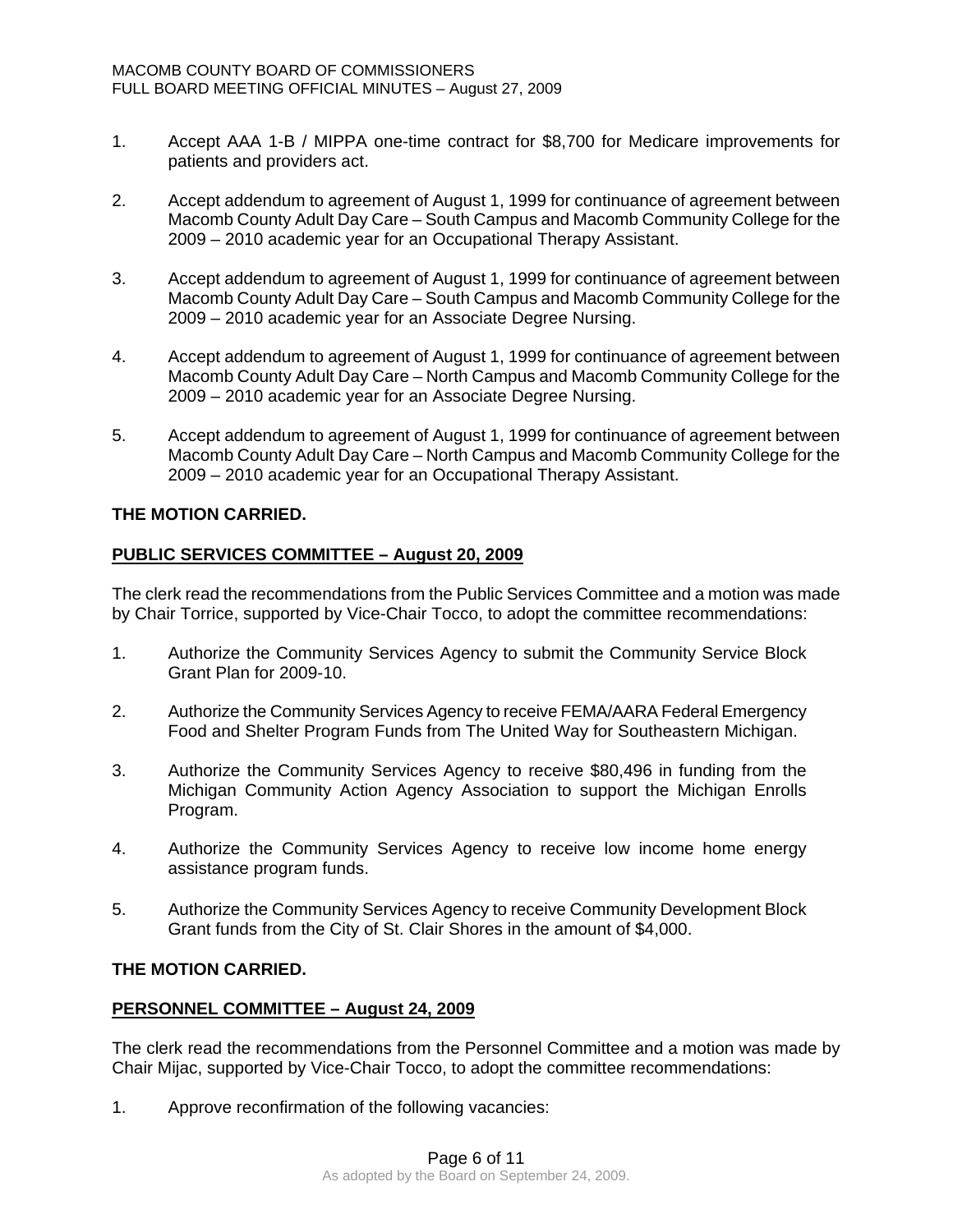One Administrative Assistant I Community Mental Health<br>Two Case Manager II's Community Mental Health One Executive Director Community Mental Health One Technician-Vision & Hearing, Senior Health One Resource Advocate Senior Citizen Services

Community Mental Health One Case Manager **Macomb/St. Clair Employment & Training Agency** Macomb/St. Clair Employment & Training Agency

- 2. Approve the salary adjustment for the position of Emergency Manager Coordinator in the Emergency Management Department.
- 3. Approve the addition of one full-time Supervisor position in the Macomb/St. Clair Employment & Training Agency as a result of the No Worker Left Behind (NWLB) Program through the Economic Recovery and Reinvestment Act of 2009.
- 4. Approve various personnel actions in the Community Services Agency as a result of the early Head Start and Expansion Program proposals, contingent on receipt of final grant approval.
- 5. Approve the reclassification of one Case Manager III position to one Therapist II in the Community Mental Health Department.

## **THE MOTION CARRIED.**

## **BUDGET COMMITTEE – August 25, 2009**

The clerk read the recommendations from the Budget Committee and a motion was made by Chair Brdak, supported by Vice-Chair Sprys, to adopt the committee recommendations:

Commissioner Crouchman asked to separate Item #3. There were **NO** objections.

- 1. Adopt the 2008 Comprehensive Annual Financial Report and 2008 Single Audit Report as prepared by the audit firm Rehmann Robson.
- 2. Authorize funding for a countywide election to be conducted on Tuesday, November 3, 2009 for submission of a proposed county charter to the electorate at a cost not to exceed \$420,000. The county shall not reimburse municipalities already conducting a regularly scheduled election on November 3, 2009; those municipalities include: Center Line, Eastpointe, Fraser, Memphis, Mount Clemens, New Baltimore, Richmond City, Roseville, St. Clair Shores, Sterling Heights and Utica. The county shall reimburse municipalities not conducting a regularly scheduled election on November 3, 2009 for the reasonable cost of the election; those municipalities include: Grosse Pointe Shores, Warren, Armada Township, Bruce Township, Chesterfield Township, Clinton Township, Harrison Township, Lenox Township, Macomb Township, Ray Township, Richmond Township, Shelby Township and Washington Township. If a municipality not conducting a regularly scheduled election places a local proposal on the ballot at the November 3, 2009 election, the county shall pay for ballots, tabulator programming and precinct kits only; the remainder of election related expenses would be paid for by the local municipality. (Record NO vote for Szczepanski)
- 4. Approve payment of \$40,000 to Chesterfield Township from the Environmental Problems: Lake/River fund for dredging of the Meldrum Drain.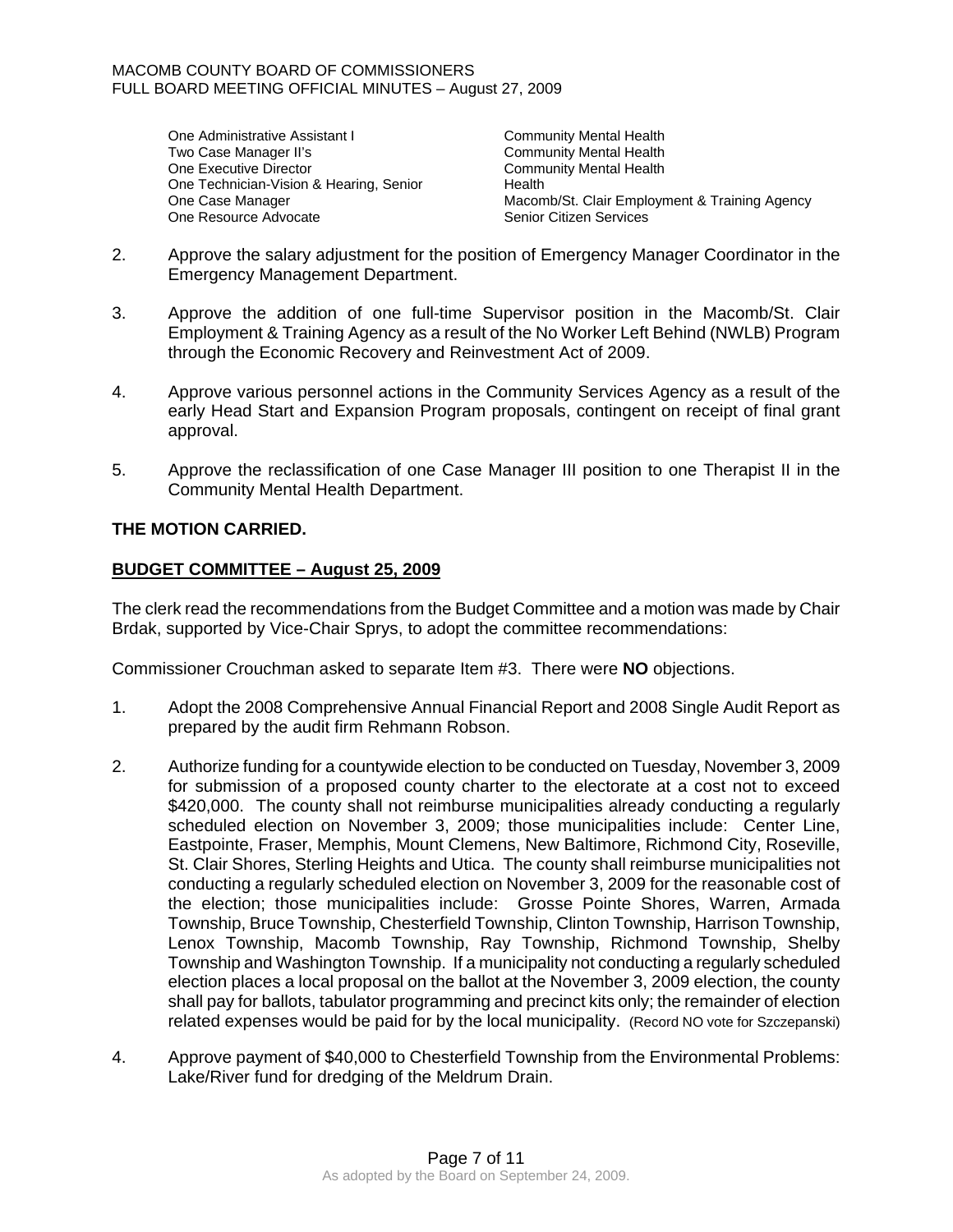### **SEPARATED MOTION**

3. Approve the proposed 2009-2011 budget reductions for the Department of Planning & Economic Development.

### **THE SEPARATED MOTION CARRIED.** (Record no vote for Crouchman)

### **FINANCE COMMITTEE – August 26, 2009**

The clerk read the recommendations from the Finance Committee and a motion was made by Chair Kepler, supported by Vice-Chair Bruley, to adopt the committee recommendations:

- 1. Approve the monthly bills, with the deletion of the attorney bill for Kitch, Drutchas, Wagner, Valitutti & Sherbrook for the case of Ellisdon of MI, Inc., v County of Macomb, and authorize payment; further, to approve the payroll in the amount of \$12,168,795.76 with necessary modifications to the appropriations. (Sprys & Torrice abstaining from bills for Adam Latra (fees-defense attorneys)
- 2. Approve the contract to collect delinquent personal property taxes for the Township of Armada.
- 3. Approve the request from Angels' Place for an exemption from the living wage policy for the current contract period.

### **THE MOTION CARRIED.**

### **RESOLUTIONS/TRIBUTES**

#### **MOTION**

A motion was made by Commissioner Duzyj, to adopt the following Resolutions in their entirety, supported by Commissioner J. Flynn:

Res. No. 09-75 Direct Sharing of Data and Results of Baseline Energy Audits and Best Practices (recommended by Buildings, Roads & Public Works Committee on 08/17/09) Res. No. 09-76 Encourage Low/No Cost Energy conservation Measures for Local Government Buildings (recommended by Buildings, Roads & Public Works Committee on 08/17/09) (Record no vote from Szczepanski) Res. No. 09-77 Encourage Building Energy Savings Policies and Employee Training to Reduce Energy Usage (recommended by Buildings, Roads & Public Works Committee on 08/17/09) (Record no vote from Szczepanski) Res. No. 09-82 Replacing Macomb County Resolution No. 02-039 which establishes the County Emergency Management Policy and Organization with a revised version to meet current standards and practices (recommended by Public Safety Committee on 08/18/09) Res. No. 09-72 Commending Marilyn Rudzinski on Her Retirement from Michigan State University Extension (offered by D. Flynn; recommended by PED Committee on 08/19/09)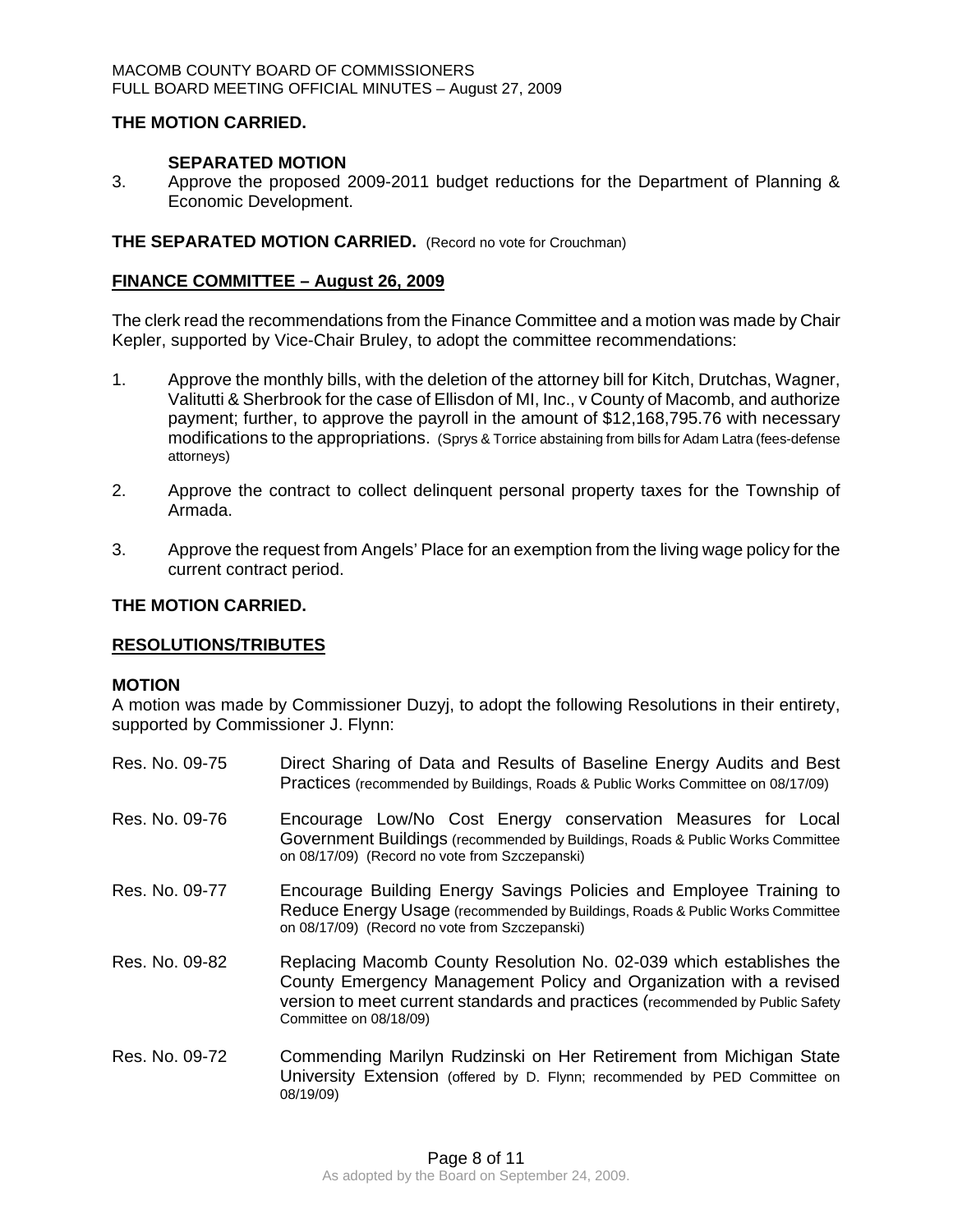MACOMB COUNTY BOARD OF COMMISSIONERS FULL BOARD MEETING OFFICIAL MINUTES – August 27, 2009

- Res. No. 09-71 Commending Andrea Biondo on Being Named the Lodge Figli Della Sicilia's "2009 Man of the Year" (offered by Carabelli; recommended by PED Committee on 08/19/09)
- Res. No. 09-73 Commending Kristin Stehouwer on Her Many Accomplishments at Macomb Community College (offered by D. Flynn; recommended by Education & Training Committee on 08/19/09)
- Res. No. 09-74 Commending St. Malachy on its 30<sup>th</sup> Annual Summer Festival (offered by J. Flynn; recommended by Administrative Services Committee on 08/19/09)
- Res. No. 09-83 Authorizing the Creation of an Economic Recovery Zone (recommended by Finance Committee on 08/26/09)
- Res. No. 09-84 Amended 2009 Public Fund Depositories (recommended by Finance Committee on 08/26/09)
- Res. No. 09-78 Commending Anton Art Center on Their 40<sup>th</sup> Anniversary (offered by Bruley: recommended by Finance Committee on 08/26/09)
- Res. No. 09-79 Commending Bridgit DeCarlo for Being Honored by the Macomb County Prevention Coalition (offered by Camphous-Peterson & Lampar; recommended by Finance Committee on 08/26/09)
- Res. No. 09-80 Commending the Italian Tribune on Their 100<sup>th</sup> Anniversary (offered by Gieleghem; recommended by Finance Committee on 08/26/09)
- Res. No. 09-81 Tribute to Marlene Baker (offered by Board Chair; recommended by Finance Committee on 08/26/09)

### **THE MOTION CARRIED.**

### **TRAVEL REQUESTS/VETERANS SERVICES DEPARTMENT**

Amended travel request was approved.

### **APPOINTMENT:**

#### **MOTION**

A motion was made by Commissioner Doherty, to approve the appointment, supported by Commissioner Carabelli.

### **Chair Appointment with Concurrence of Board**

### a)*Economic Development Corporation*:

- *1 vacancy; Term ending 07/31/2015 (appointment)* 
	- Appointment Ronald Current

#### **THE MOTION CARRIED.**

### **Ronald Current was appointed to the Economic Development Corporation.**

### **NEW BUSINESS**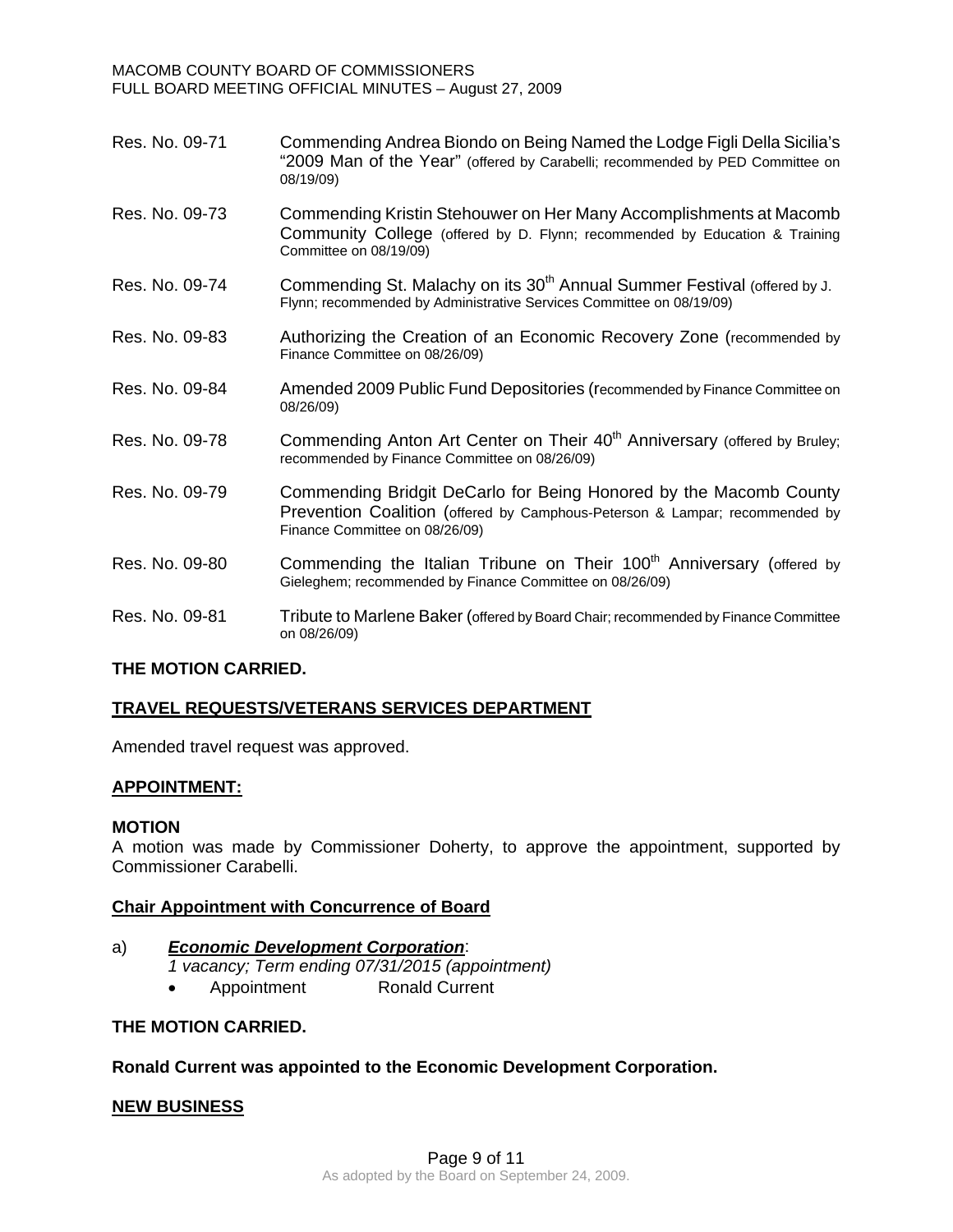Commissioner D. Flynn presented a tribute to the new MSU Extension Director. Commissioner Doherty questioned suspending the rules to confirm through the Board the appointment of the MSU Extension Director.

### **PUBLIC PARTICIPATION**

**None** 

# **ROLL CALL**

|                        |                 |                         | <b>NOT</b>     |
|------------------------|-----------------|-------------------------|----------------|
| <b>NAME</b>            | <b>DISTRICT</b> | <b>PRESENT</b>          | <b>PRESENT</b> |
| Andrey Duzyj           |                 | Χ                       |                |
| Marvin Sauger          | $\overline{2}$  | X                       |                |
| Phillip A. DiMaria     | $\overline{3}$  | $\overline{\mathsf{x}}$ |                |
| Toni Moceri            | $\overline{4}$  | $\overline{\mathsf{x}}$ |                |
| Susan L. Doherty       | 5               | X                       |                |
| Joan Flynn             | $\overline{6}$  | $\overline{\mathsf{x}}$ |                |
| Sue Rocca              | $\overline{7}$  | $\overline{\mathsf{x}}$ |                |
| David J. Flynn         | 8               | X                       |                |
| Robert Mijac           | $\overline{9}$  | $\overline{\mathsf{x}}$ |                |
| Ken Lampar             | 10              | $\overline{\mathsf{x}}$ |                |
| Ed Szczepanski         | 11              | X                       |                |
| James L. Carabelli     | 12              | X                       |                |
| Don Brown              | 13              | $\overline{\mathsf{x}}$ |                |
| <b>Brian Brdak</b>     | 14              | $\overline{\mathsf{x}}$ |                |
| Keith Rengert          | 15              | $\overline{\mathsf{X}}$ |                |
| <b>Carey Torrice</b>   | 16              | $\overline{\mathsf{x}}$ |                |
| Ed Bruley              | 17              | $\overline{\mathsf{x}}$ |                |
| Dana Camphous-Peterson | 18              | $\overline{\mathsf{x}}$ |                |
| Paul Gieleghem         | 19              | $\overline{\mathsf{x}}$ |                |
| Kathleen E. Tocco      | 20              | $\overline{\mathsf{x}}$ |                |
| Irene M. Kepler        | 21              | $\overline{\mathsf{x}}$ |                |
| Frank Accavitti, Jr.   | $\overline{22}$ | $\overline{\mathsf{x}}$ |                |
| William A. Crouchman   | 23              | X                       |                |
| Michael A. Boyle       | 24              | Χ                       |                |
| Kathy D. Vosburg       | 25              | $\overline{\mathsf{x}}$ |                |
| Jeffery S. Sprys       | 26              | $\overline{\mathsf{x}}$ |                |

## **ADJOURNMENT**

### **MOTION**

 $\overline{a}$ 

A motion was made by Commissioner Duzyj, to adjourn, supported by Commissioner Kepler. **THE MOTION CARRIED.** 

Chair Gieleghem adjourned the meeting at 7:58 p.m., until the call of the Chair.

Paul Gieleghem, Chairman Carmella Sabaugh, County Clerk